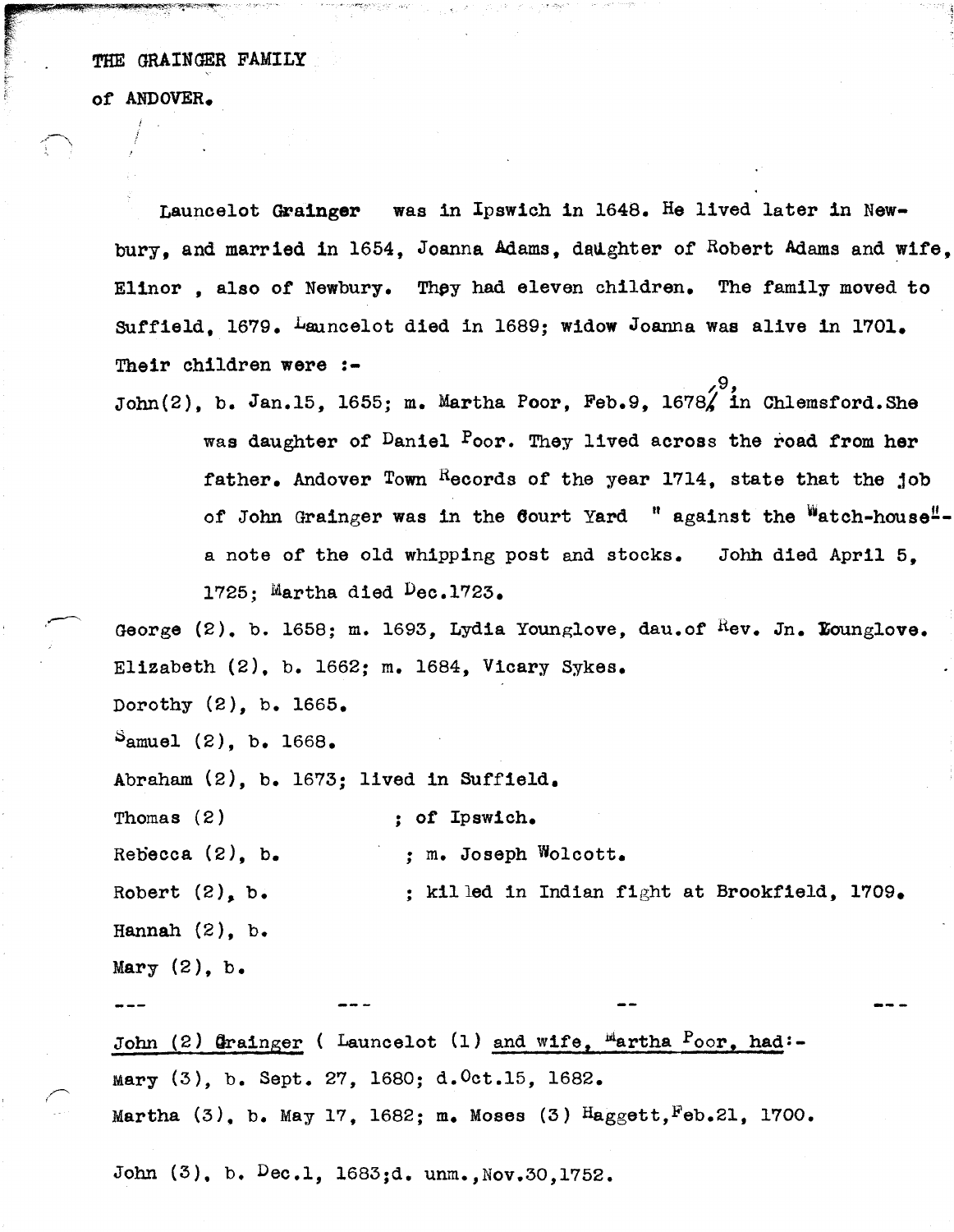Children of John (2)  $6$ rainger and wife,  $^{\text{M}}$ artha Poor, (cont.) :-Daniel (3), b. June 16,1687; killed by Indians, June 16,1723. Joanna (3), b. Feb.4, 1692; m. James Farnum, 1722. Elizabeth (3), b. Jan.30, 1696; m. Daniel Dane, 1721. Samuel (3), b. April 12, 1701; m. Martha Marston, 1728; he d. April 27, . 1739; she d. 1753 age 59. George  $(3)$ , b.  $\qquad \qquad ; \qquad \qquad$  m. Mary Adams. widow of Wm. Haggett. March 1728. **ahe** d. in Chelmsford, 1757, age 77. He d. April 9, 1746. Martha (3) Grainger(Jn.(2) Launcelot(1) and husband, Moses Haggett, had:-Martha  $(4)$ , b. Jan.31, 1701; d. unm. Oct.2, 1750. Moses  $(4)$ , b. Jan.1704; m. Sarah Heath of Bradford (Me.?) ohi1d (4). b. Aug. 21, 1709. Henry (4), b. Feb.15,1711; d. July 8, 1714. Sarah  $(4)$ , b. Aug. 8, 1715. Debora (4), b. April 26, 1719. --- Joanna(3) Grainger(Jn. (2)  $\texttt{Eauncelot}(1)$  and husband, James Farnum, had:-James (4), b. April 24, 1723. Martha  $(4)$ , b. May 16, 1724. Joanna (4), b. May 22, 1725; m. April 2, 1741, Ebenezer Stevens; m. 2nd., June 6, 1744,John Flint, Jr. daughter  $(4)$ , b. Nov.18,1726.  $^{\prime\prime}$   $^{\prime\prime}$   $^{\prime\prime}$  b. June 19, 1728. Debora (4). b. Jan.13, 1729. Tabitha (4), b. March 18, 1730; m. Jacpb Stevens.

-2-

₹È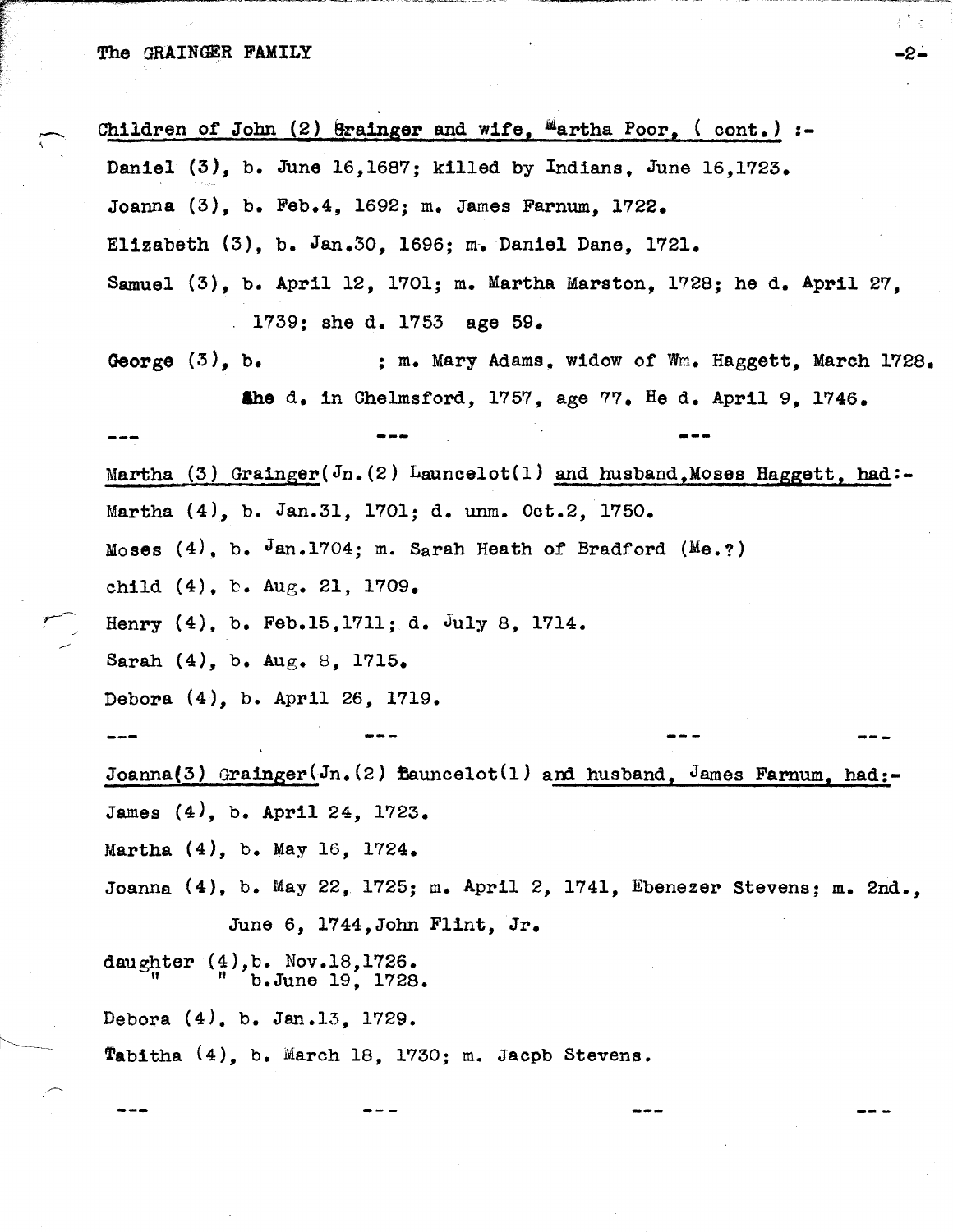Elizabeth(3) Grainger(Jn.<sup>(2)</sup> Launcelot(1) and husband. Daniel Dane.had:-Nath'l (4), b. Jan.21, 1722; d. Jan.27, 1730.

Elizabeth  $(4)$ , b. Aug. 1724; m. May 24, 1744, Col. Jonathan Poor; he d. in the Army at Albany, N.Y.,1756. She m. 2nd.,Peter Carlton.

David (4), b. March 4,1726; d.Sept.ll, 1727.

Mary (4). b. Nov.24, 1727; d. Aug. 5, 1738.

Hannah (4), b. March 4, 1784 ; d. Aug.9. 1738.

--- ----

Samuel(3) Grainger( $J_n$ , (2) Launcelot(1) and wife. Martha Marston, had:-Martha (4). b. May 19,1730;d.Nov.15,1746.

Daniel  $(4)$ , b. $Pec:2, 1731$ ; m. Lydia Flower,May 22, 1755; she was dau.of John Flower and w.  $^S$ arah Wright of West Springfield; she was b. Sept.9.1735; Dan'l died Sept.1.1700; she m. 2nd., Sam Palmer. Lydia d. Nov.5, 1825.

Sam (4), b. May 14, 1733; d. Feb.9,1752.

John (4), b. May 23, 1734; m. 1st., May 11,1757,Hanna Messer of Methuen; she was dau. of ; she d. 1760; he m. 2nd., June 16.  $1763$ , Rebecca Haskell of N. Braintree. He was a Capt. He moved

to N. Braintree after Hanna died. He d. in N.B.,Jan.21,1783. Jacob(4), b.Aug.7,1735; m. Sarah Farnum; he served in Colomial Wars; he d. Feb.4,1795; she d. May 3, 1806. Buried in Old Nobth Yard. Toseph(4), b. Sept.26,I73'7; d.Sept!~L!~!l. \_\_\_ ::: \_\_\_\_\_\_\_ ---  $John(4)Graph(5)dm(3)Jn.(2) *Law*1) and 1st wife, Hannah Messer, had:-$ Sam(5), b. 1759; m. July 8, 1784,Sarah.Gilbert of N. Barintree; had 1 son·, who died at 5 years. Sam $(5)$ , d.Jan.22,1785. John (5), b. 1760; m. lst., Rebecca C.-- of Brookfield; m. 2nd., Nov. 15.

1790, Anna Warner of Brookfield.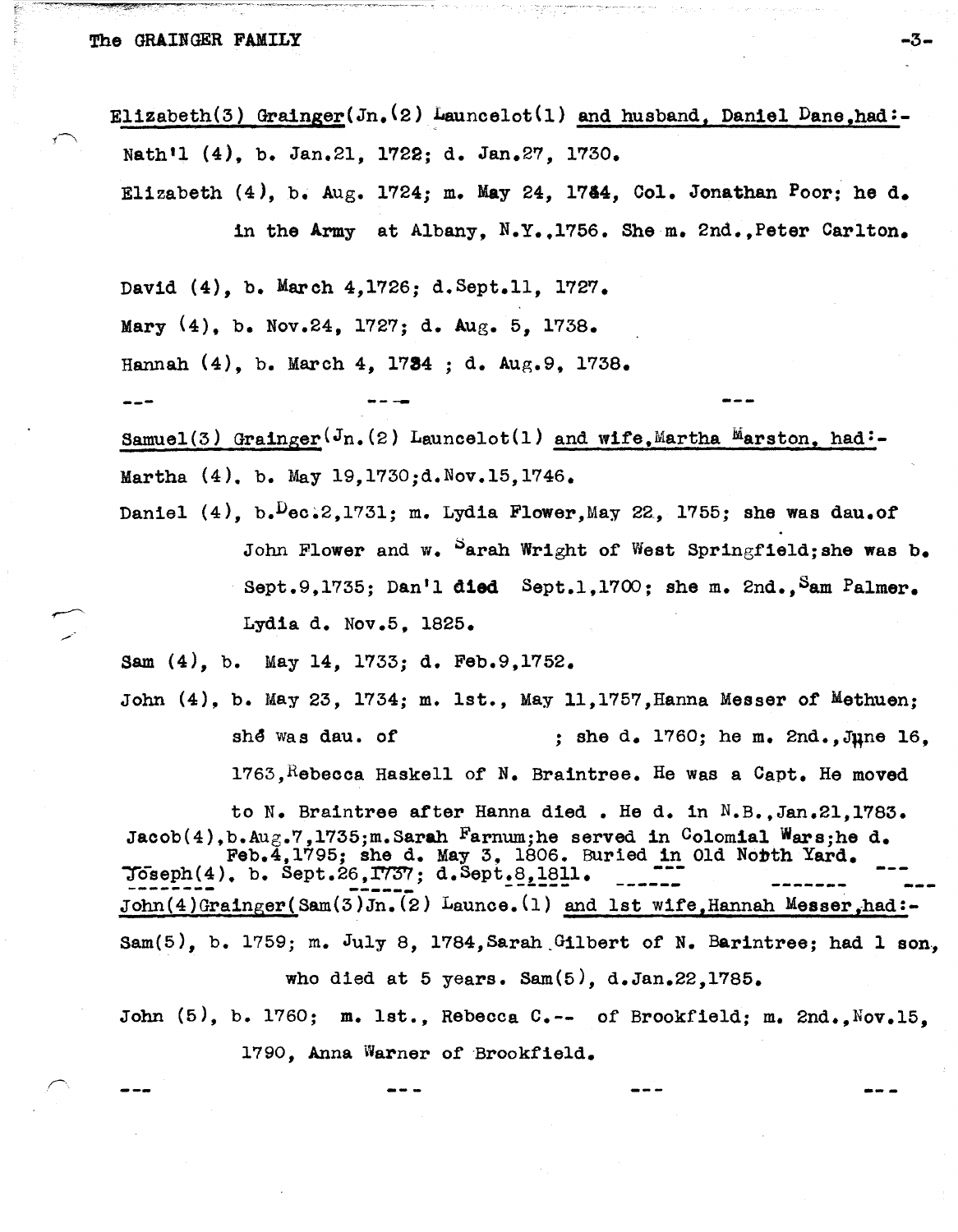The GRAINGER FAMILY.

 $Jacob(4)$  Grainger(Sam(3) $J_n(2)$  Launce.(1) and wife, Sarah Farnum, had:-

Jacob (5), b. Feb.9, 1759; served in <sup>R</sup>evolution; went to sea in Merchant Service: d. abroad, unm. Sarah (5), b. May 4,1760; d. July 5, 1764. Daniel (5), b. March 2, 1762; m. Polly Jordan; he d. Jan.16, 1853, in East-Joseph (5), b. Dec.7,1765; m. 1st, Sarah Tyler; pub. Jan.20,1794; he d. port, Me. Polly was dau.of Col. Tristam Jordan of Saco;d. 1848.

Samuel (5), b. Feb.9, 1768; d. Jan.3, 1808. May 21,. 1847.  $S$ arah was dau.of Silas Tylerl b.Oct.1778:d.1831.

Farnum (5), b. Aug.14, 1770; d. unm. Dec.16,1793.

Sarah (5). b. May 3. 1772; d. Dec.23, 1851.

Hanna Putnam  $(5)$ , b. Nov.30, 1775.

It is a tradition that members of the above Grainger family kept a notorious roadhouse over in what is new South Lawrence. The story goes that one dark night in the year 1813, a young man procured an ox hide and horns and a length of iron chain, and walked two miles through the woods to the place on the old road that ran across the "old railroad" and the road to the former riding-park, on the North Andover-South Lawrence line. This was in the vicinity of the Sjostrom machine-shoporiginally the site of the homestead of  $D$ aniel(1)  $P_{\text{oor}}$ . At this location a small brook crossed the highway.

Here the young man waited for a neighbor, whom he knew would be  $\cdots$ returning late from Grainger's establishment. As the young reprobate passed the brook, the "devil" stepped up to him, clanked his chains, and tapping him on the shoulder said," You are wanted below!" The victom of the joke rushed home and fainted away. Since then the brook has been known as the "Devil's Brook" and the bridge over the Shawshin, nearby. as " The Haunted Bridge."